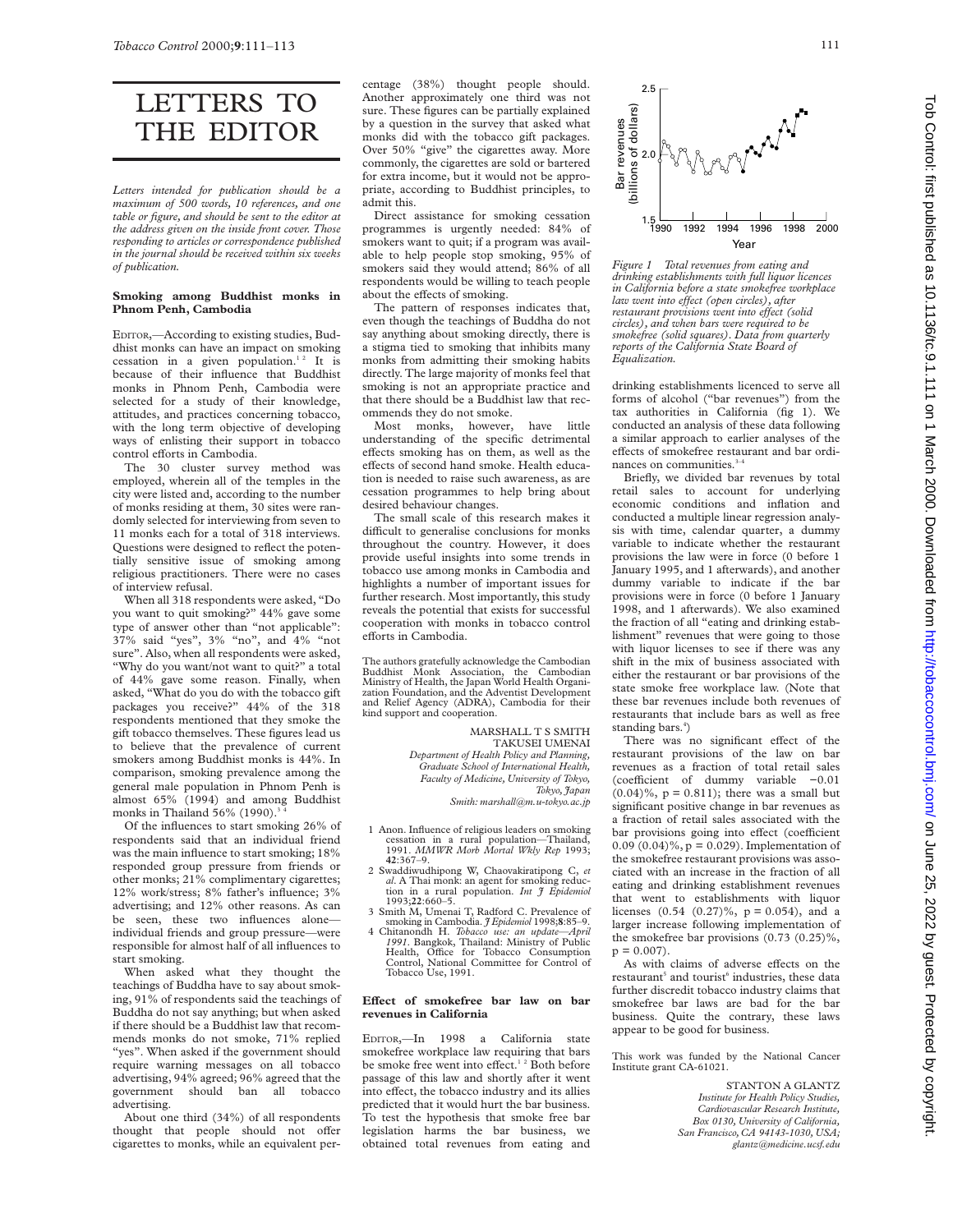- 2 Magzamen S, Glantz S. *Turning the tide. Tobacco industry, political influence and tobacco policy working in California 1997-1999.* San Francisco, CA: University of California Institute for Health Policy Studies, 1999 (http:// www.library.ucsf.edu/tobacco/ca9597).
- 3 Glantz S, Smith LRA. The effect of ordinances requiring smoke-free restaurants on restaurant sales [published erratum appears in *Am J Public Health* 1997;**87**:1729–30]. *Am J Public Health* 1994;**84**:1081–5.
- 4 Glantz S, Smith L. The effect of ordinances requiring smoke-free restaurants and bars on revenues: a follow-up [published erratum appears in *Am J Public Health* 1998;**88**:1122]. *Am J Public Health* 1997;**87**:1687–93.
- 5 Glantz S. Smoke-free restaurant ordinances do not affect restaurant business. Period. *J Public Health Mgt and Practice* 1999;**5**:vi–ix.
- 6 Glantz S, Charlesworth A. Tourism and hotel revenues before and after passage of smoke-free restaurant ordinances. *JAMA* 1999; **281**:1911–18.

### **Passive smoking and an increased risk of acute stroke**

EDITOR,—Although "passive smoking" may be intuitively harmful, the paper by Bonita and colleagues<sup>1</sup> on the risk of stroke and environmental tobacco smoke (ETS) exposure suffers from two fundamental defects. The first is the enormously disproportionate effect due to a small exposure, and the second is the lack of allowance for confounding variables, especially diet.

Serum cotinine concentrations have recently been determined at the US National Center for Environmental Health using the most sensitive method to date of high resolution gas chromatography with mass spectrometry.<sup>2</sup> In 10 000 subjects it was shown that the mean serum cotinine concentration in ETS exposed non-smokers was 0.6 ng/ml compared to 300 ng/ml in active smokers. This represents 1/500th of the dose received by the active smoker.

It is difficult to reconcile this degree of exposure with an increased risk of stroke which is one quarter that of the active smoker. A similar disproportionate effect has been claimed for the increased risk of ischaemic heart disease and ETS exposure, but the biological plausibility and mechanisms of effect advanced to support this have been shown to lack credibility.<sup>3</sup>

It is well established that active smokers have other associated risk factors. They are physically less active and have lower intakes of fruit, vegetables, folate, and flavenoids,<sup>5</sup> which are all linked to a substantial increased risk for stroke, $6-8$  and many of these characteristics are shared with non-smokers living with smokers.<sup>9</sup>

Although Bonita and colleagues excluded Maori and Pacific islands people from the study, the fact remains that in the residual sample, smoking, and therefore passive smoking, is more prevalent among lower socioeconomic groups, and independent of smoking, these groups have a higher risk of stroke.

The Pacific islands people indigenous to New Zealand have a higher incidence of stroke than Europeans indigenous to New Zealand. In this respect it is noteworthy that in the Pacific Melanesian islands where a traditional way of life is followed, but where cigarette smoking is excessive, cardiovascular disease and stroke are apparently absent. An example is the study on the Kitavan islanders, where 80% of people smoke cigarettes rolled from black

imported or home grown tobacco and stroke is absent. Bonita and Beaglehole<sup>10</sup> in their comment on this study noted " . . .this is worrisome in view of the other adverse effects of tobacco". The staple diet of these people consists of root tubers, fruit, fish and coconuts, low salt, low fat (rather different to the New Zealand diet), they are physically active, and have low body mass index.

High stroke rates in Japan have diminished in recent years, due not to smoking reduction, but largely to salt restriction and a more westernised diet; the high stroke incidence in China is not strongly associated with smoking.

The interaction of diet, ethnicity, socioeconomic, cultural, and behavioural characteristics is complex, but cannot be ignored when considering the effect of smoking on the incidence of stroke. In view of the extremely low exposure and lack of allowance for confounding variables, the increased risk of stroke attributed to passive smoking by Bonita and colleagues<sup>1</sup> is unlikely to be true.

Neither I, nor this unit, are funded by, or have any connection with any of the tobacco companies.

> KENNETH WE DENSON *Thame Thrombosis And Haemostasis Research Foundation, Wenman Road, Thame, Oxfordshire*

*OX9 3 NY,UK kdenson@cix.co.uk*

- 1 Bonita R, Duncan J, Truelsen T, *et al*. Passive smoking as well as active smoking increases the risk of acute stroke. *Tobacco Control* 1999;**8**:156–60.
- 2 Pirkle JL, Flegal KM, Bernert JT,*et al*. Exposure of the US population to environmental to-bacco smoke. *JAMA* 1996;**275**:1233–40.
- 3 Denson KWE. Environmental tobacco smoke and ischaemic heart disease: a critical assessment of recent meta-analyses and reviews. *Med Sci Res* 1999;**27**:75–82.
- 4 Lee PN, Roe FJC. Environmental tobacco smoke exposure and heart disease: a critique of the claims of Glantz and Parmley. *Hum Ecol Risk Assess* 1999;**5**:173–218.
- 5 Dallongeville J, Marecaux N, Fruchart JC, e*t al*. Cigarette smoking is associated with unhealthy patterns of nutrient intake: a meta-analysis. *J Nutr* 1998;**128**:1450–7.
- 6 James WPT, Nelson M, Ralph A, *et al*. Socioeconomic determinants of health: the contribution of nutrition to inequalities in health. *BMJ* 1997;**314**:1545–9.
- 7 Gillman MW, Cupples LA, Gagnon D, *et al.* Protective effects of fruits and vegetables on development of stroke in men. *JAMA* 1995; **273**:1113–17.
- 8 Keli SO, Hertog MG, Feskens EJ, *et al*. Dietary flavenoids, antioxidant vitamins, and inci-dence of stroke: the Zutphen study. *Arch Intern Med* 1996;**156**:637–42.
- 9 Thornton A, Lee PN, Fry J. Differences between smokers, ex-smokers, passive smok-ers and nonsmokers. *J Clin Epidemiol* 1994; **47**:1143–62.
- 10 Bonita R, Beaglehole R. Cardiovascular disease epidemiology in developing countries: ethics and etiquette. *Lancet* 1994;**344**:1586–7.

#### *Response by authors:*

#### **Passive smoking and risk of stroke seems a solid connection**

EDITOR,—Kenneth Denson refers to results from the US National Center for Environmental Health where the serum cotinine concentration in environmental tobacco smoke (ETS) exposed non-smokers was only 1/500th of the dose received by the active smoker. From this point of view, Denson finds it difficult to reconcile that ETS

exposed non-smokers in our study should have a risk of stroke one quarter that of the active smoker.

Although cotinine is a marker of tobacco smoke exposure, with its own limitations,<sup>1</sup> it has not been proved also to be a valid marker of a person's exposure to all of the toxic compounds in tobacco smoke. There are several possible biological mechanisms by which passive smoking may increase the risk of stroke—for example, increased platelet aggregation<sup>2</sup> and reduced oxygen carrying capacity.<sup>3</sup> Debate continues as to the best biomarker for passive smoking.

While it is true that the National Health and Nutrition Examination Survey (NHANES) study<sup>4</sup> cited by Denson was based on a large and carefully selected sample, it is noteworthy that the physical examinations and collection of blood sample "usually occurred 2 to 3 weeks after a household interview", and, furthermore, after the topic of smoking had already been raised. Thus, there was ample opportunity for members of each selected household to change their smoking behaviour well before the blood samples were drawn. Cotinine concentrations would then not have been indicative of usual patterns of exposure to ETS. In addition, NHANES assumed that sharing a home with a smoker equated with passive exposure. This assumption becomes particularly tenuous when 40% of participants in the study were aged less than 12 years; the effects of passive smoking on the health of children were already well known in the community.

While it would have been optimal to have been able to control for differences in diet between non-smokers exposed and not exposed to ETS, confounding is unlikely to explain our findings. There is only limited evidence that the diet of individuals strongly affects their risk of stroke. In general terms, the relative risk associated with a confounding variable needs to be at least double the observed association for that confounder to explain it. Denson is unable to nominate a specific confounder and refers instead to ecological studies which are well known as having many pitfalls. It is highly unlikely that decades of work on the aetiology of stroke, including a number of very large prospective studies, would have failed to uncover a strong dietary risk factor for stroke, if one existed. In the meta-analysis of analytical studies by Law and colleagues<sup>2</sup> differences in diet were judged likely to account for 6% of the increased risk of coronary heart disease associated with ETS in non-smokers. If those results may be extrapolated to our data on stroke the odds ratio would decrease to 1.72 (1.82/1.06)—which is still a considerable increased risk. Thus, dietary differences are unlikely to explain all of the increased risk in non-smokers exposed to ETS in the present study.<sup>5</sup>

It is always a possibility that one study, by chance, finds a strong association between an exposure and an end point. What accounts to the credibility of our study is that the anti-tobacco campaign in New Zealand has been very successful. In the study of environmental tobacco smoking exposure in the US population, the authors found that 88% of people who were not smokers had detectable concentrations of cotinine, including people who reported not to be exposed either at home or at work.<sup>4</sup> Thus, the relatively high odds ratios found in our